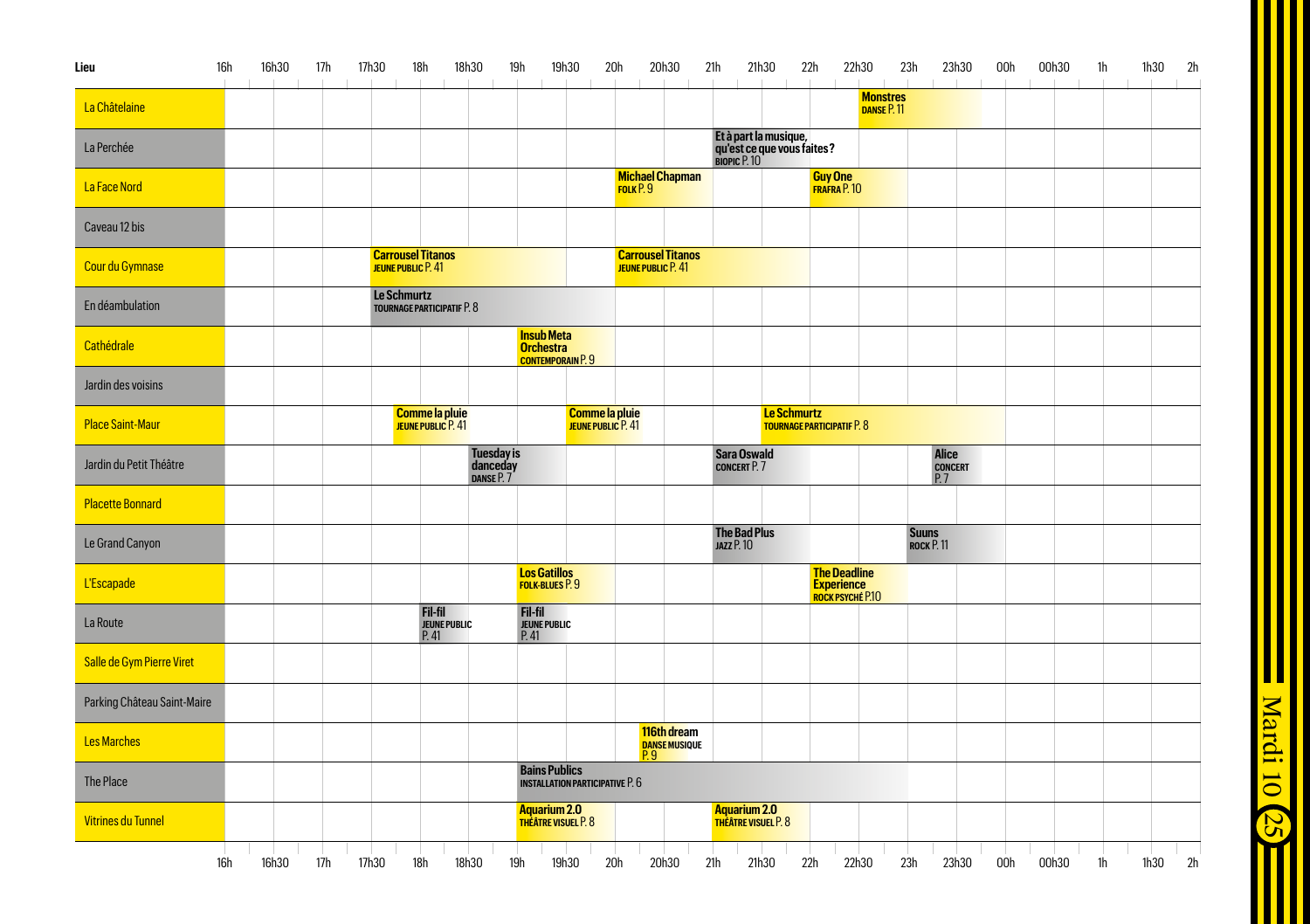| Lieu                        | 16h | 16h30 | 17h | 17h30                                         | 18h                                                          | 18h30                                       | 19h<br>19h30                                               | 20h                                           | 20h30                                                                             | 21h                                                 | 21h30       | 22h<br>22h30                                       | 23h | 23h30                                         | 00h | 00h30                                | 1h | 1h30 | 2h |
|-----------------------------|-----|-------|-----|-----------------------------------------------|--------------------------------------------------------------|---------------------------------------------|------------------------------------------------------------|-----------------------------------------------|-----------------------------------------------------------------------------------|-----------------------------------------------------|-------------|----------------------------------------------------|-----|-----------------------------------------------|-----|--------------------------------------|----|------|----|
| La Châtelaine               |     |       |     |                                               |                                                              |                                             |                                                            |                                               |                                                                                   |                                                     |             | <b>Monstres</b><br>DANSE P. 15                     |     |                                               |     |                                      |    |      |    |
| La Perchée                  |     |       |     |                                               |                                                              |                                             | Saison 1/Episode 01<br>THÉÂTRE P. 12                       |                                               |                                                                                   | Et à part la musique,<br>qu'est-ce que vous faites? |             |                                                    |     |                                               |     | Saison 1/Episode 01<br>THÉÂTRE P. 12 |    |      |    |
| La Face Nord                |     |       |     |                                               |                                                              |                                             |                                                            |                                               | <b>Ensemble Batida</b><br>OBLIKVAJ P. 13                                          |                                                     |             | <b>III Considered</b><br><b>JAZZ P.14</b>          |     |                                               |     |                                      |    |      |    |
| Caveau 12 bis               |     |       |     |                                               |                                                              |                                             |                                                            |                                               |                                                                                   |                                                     |             |                                                    |     |                                               |     |                                      |    |      |    |
| Cour du Gymnase             |     |       |     |                                               | <b>Carrousel Titanos</b><br>JEUNE PUBLIC P. 41               |                                             |                                                            |                                               | <b>Carrousel Titanos</b><br>JEUNE PUBLIC P. 41                                    |                                                     |             |                                                    |     |                                               |     |                                      |    |      |    |
| En déambulation             |     |       |     | Le Schmurtz                                   | <b>TOURNAGE PARTICIPATIF P. 8</b>                            |                                             |                                                            |                                               |                                                                                   |                                                     |             |                                                    |     |                                               |     |                                      |    |      |    |
| Cathédrale                  |     |       |     |                                               |                                                              | <b>Luca Pianca</b><br><b>CLASSIQUE P.15</b> |                                                            |                                               |                                                                                   |                                                     |             |                                                    |     |                                               |     |                                      |    |      |    |
| Jardin des voisins          |     |       |     |                                               | JEUNE PUBLIC<br>P. 42                                        |                                             | <b>JEUNE PUBLIC</b><br>P.42                                |                                               | Traversée Musicale Traversée Musicale Traversée Musicale<br>JEUNE PUBLIC<br>P. 42 |                                                     |             |                                                    |     |                                               |     |                                      |    |      |    |
| <b>Place Saint-Maur</b>     |     |       |     | <b>JEUNE PUBLIC</b><br>P.41                   | Comme la pluie                                               |                                             |                                                            | <b>Comme la pluie</b><br>JEUNE PUBLIC<br>P.41 |                                                                                   |                                                     | Le Schmurtz | <b>TOURNAGE PARTICIPATIF P. 8</b>                  |     |                                               |     |                                      |    |      |    |
| Jardin du Petit Théâtre     |     |       |     |                                               |                                                              |                                             | De la sexualité<br>des orchidées<br><b>CONFÉRENCE P. 7</b> |                                               |                                                                                   | <b>Johannes Dullin</b><br>PERFORMANCE P. 7          |             |                                                    |     | <b>Sous Terre</b><br><b>CONCERT P. 7</b>      |     |                                      |    |      |    |
| <b>Placette Bonnard</b>     |     |       |     |                                               |                                                              |                                             |                                                            |                                               |                                                                                   |                                                     |             |                                                    |     |                                               |     |                                      |    |      |    |
| Le Grand Canyon             |     |       |     |                                               |                                                              |                                             |                                                            |                                               |                                                                                   | <b>Big Zis</b><br><b>НІРНОР Р. 14</b>               |             |                                                    |     | <b>Dope Saint Jude</b><br><b>НІРНОР Р. 15</b> |     |                                      |    |      |    |
| <b>L'Escapade</b>           |     |       |     |                                               |                                                              |                                             | <b>Cyril Cyril</b><br><b>FOLK TRANSE DUO P. 12</b>         |                                               |                                                                                   |                                                     |             | <b>Horizon Liquide</b><br><b>ELECTRO-ROCK P.14</b> |     |                                               |     |                                      |    |      |    |
| La Route                    |     |       |     | <b>Fil-fil</b><br><b>JEUNE PUBLIC</b><br>P.41 |                                                              |                                             | Fil-fil<br><b>JEUNE PUBLIC</b><br>P.41                     |                                               |                                                                                   |                                                     |             |                                                    |     |                                               |     |                                      |    |      |    |
| Salle de Gym Pierre Viret   |     |       |     |                                               | Atelier de danse<br><b>Cie Alice Ripoll</b><br>ATELIER P. 38 |                                             |                                                            |                                               |                                                                                   |                                                     |             |                                                    |     |                                               |     |                                      |    |      |    |
| Parking Château Saint-Maire |     |       |     |                                               |                                                              |                                             |                                                            |                                               |                                                                                   |                                                     |             |                                                    |     |                                               |     |                                      |    |      |    |
| <b>Les Marches</b>          |     |       |     |                                               |                                                              | 116th dream<br>DANSE MUSIQUE<br>P. 13       |                                                            |                                               | 116th dream<br><b>DANSE MUSIQUE</b><br>P.13                                       |                                                     |             |                                                    |     |                                               |     |                                      |    |      |    |
| The Place                   |     |       |     |                                               | <b>Bains Publics</b>                                         | <b>INSTALLATION PARTICIPATIVE P. 6</b>      |                                                            |                                               |                                                                                   |                                                     |             |                                                    |     |                                               |     |                                      |    |      |    |
| <b>Vitrines du Tunnel</b>   |     |       |     |                                               |                                                              |                                             | Aquarium 2.0<br><b>THÉÂTRE VISUEL P. 8</b>                 |                                               |                                                                                   | Aguarium 2.0<br><b>THÉÂTRE VISUEL P. 8</b>          |             |                                                    |     |                                               |     |                                      |    |      |    |

26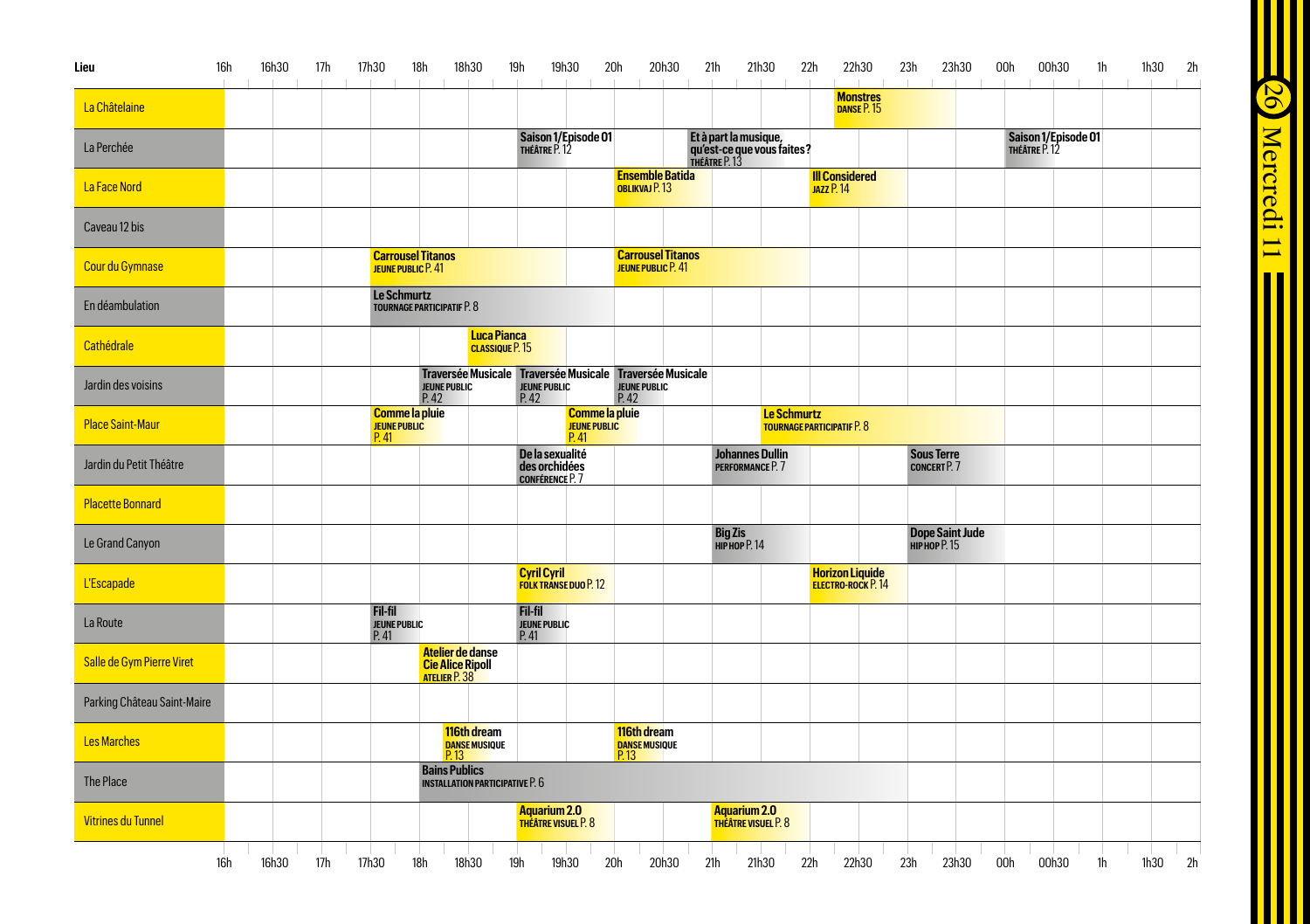| Lieu                        | 16h | 16h30 | 17h | 17h30                                        | 18h                                              | 18h30                                  | 19h<br>19h30                                             | 20h                                                     | 20h30                                            |            | 21h<br>21h30                                              |                    | 22h                                                      | 22h30 | 23h                                        | 23h30                                              | 00h                                                  | 00h30                                  | 1 <sup>h</sup> | 2h<br>1h30 |
|-----------------------------|-----|-------|-----|----------------------------------------------|--------------------------------------------------|----------------------------------------|----------------------------------------------------------|---------------------------------------------------------|--------------------------------------------------|------------|-----------------------------------------------------------|--------------------|----------------------------------------------------------|-------|--------------------------------------------|----------------------------------------------------|------------------------------------------------------|----------------------------------------|----------------|------------|
| La Châtelaine               |     |       |     |                                              |                                                  |                                        |                                                          |                                                         |                                                  |            |                                                           |                    | Cria<br>DANSE P. 19                                      |       |                                            |                                                    |                                                      |                                        |                |            |
| La Perchée                  |     |       |     |                                              | <b>AKMI Duo</b><br><b>CLASSIQUE P. 16</b>        |                                        |                                                          | <b>Sing the<br/>Positions</b><br>DANSE P.17             |                                                  |            | Sa prière<br><b>DANSE</b><br>P. 18                        |                    |                                                          |       |                                            | Saison 1/Episode 01<br>THÉÂTRE P. 19               |                                                      |                                        |                |            |
| La Face Nord                |     |       |     |                                              |                                                  |                                        |                                                          |                                                         | <b>Forever Pavot</b><br><b>ALTERNATIVE P.17</b>  |            |                                                           |                    | <b>Petit Fantôme</b><br><b>POP PSYCHÉDÉLIQUE</b><br>P.18 |       |                                            |                                                    | <b>Shortparis</b><br><b>NEW RUSSIAN WAVE</b><br>P.19 |                                        |                |            |
| Caveau 12 bis               |     |       |     |                                              |                                                  |                                        | aCORdo<br><b>DANSE</b><br>P.16                           |                                                         |                                                  |            |                                                           |                    |                                                          |       |                                            |                                                    |                                                      |                                        |                |            |
| Cour du Gymnase             |     |       |     | JEUNE PUBLIC P. 41                           | <b>Carrousel Titanos</b>                         |                                        |                                                          |                                                         | <b>Carrousel Titanos</b><br>JEUNE PUBLIC P. 41   |            |                                                           |                    |                                                          |       |                                            |                                                    |                                                      |                                        |                |            |
| En déambulation             |     |       |     | <b>Le Schmurtz</b>                           | <b>TOURNAGE PARTICIPATIF P. 8</b>                |                                        |                                                          |                                                         |                                                  |            |                                                           |                    |                                                          |       |                                            |                                                    |                                                      |                                        |                |            |
| Cathédrale                  |     |       |     |                                              |                                                  |                                        |                                                          |                                                         |                                                  |            |                                                           |                    |                                                          |       |                                            |                                                    |                                                      |                                        |                |            |
| Jardin des voisins          |     |       |     |                                              | <b>Petit Soir</b><br><b>JEUNE PUBLIC</b><br>P.42 |                                        | <b>Petit Soir</b><br><b>JEUNE PUBLIC</b><br>P.42         |                                                         | <b>Petit Soir</b><br><b>JEUNE PUBLIC</b><br>P.42 |            |                                                           |                    |                                                          |       |                                            |                                                    |                                                      |                                        |                |            |
| <b>Place Saint-Maur</b>     |     |       |     |                                              |                                                  |                                        | Le monde sous les flaques<br><b>JEUNE PUBLIC</b><br>P.42 |                                                         |                                                  |            |                                                           | <b>Le Schmurtz</b> | <b>TOURNAGE PARTICIPATIF P. 8</b>                        |       |                                            |                                                    |                                                      |                                        |                |            |
| Jardin du Petit Théâtre     |     |       |     |                                              |                                                  | <b>Les Morses</b>                      | ATELIER DE PÂTISSERIE P. 7                               |                                                         |                                                  |            | <b>Chloé Démétriades</b><br>PERFORMANCE P. 7              |                    |                                                          |       | Jérémy Chevalier<br>CONCERT <sub>P.7</sub> |                                                    |                                                      |                                        |                |            |
| <b>Placette Bonnard</b>     |     |       |     | Pas si bêêtes<br><b>JEUNE PUBLIC</b><br>P.41 |                                                  |                                        |                                                          |                                                         |                                                  |            |                                                           |                    |                                                          |       |                                            |                                                    |                                                      |                                        |                |            |
| Le Grand Canyon             |     |       |     |                                              |                                                  |                                        |                                                          |                                                         |                                                  |            | <b>Sam Amidon</b><br><b>FOLK P.18</b>                     |                    |                                                          |       |                                            | La bande à pied<br>Follow Jah<br>RARA VOUDOU P. 17 |                                                      | <b>Bombers</b><br>ROCK <sub>P.19</sub> |                |            |
| <b>L'Escapade</b>           |     |       |     |                                              |                                                  |                                        | <b>Francis Francis</b><br>SYNTHPOP FOUTRAQUE<br>P.16     |                                                         |                                                  |            |                                                           |                    | <b>Rootwords</b><br>HIP HOP P. 18                        |       |                                            |                                                    |                                                      |                                        |                |            |
| La Route                    |     |       |     | Sabordage!<br><b>CIRQUE</b><br>P.16          |                                                  |                                        |                                                          |                                                         | CIRQUE<br>P. 16                                  | Sabordage! |                                                           |                    |                                                          |       |                                            |                                                    |                                                      |                                        |                |            |
| Salle de Gym Pierre Viret   |     |       |     |                                              |                                                  |                                        |                                                          | Atelier de danse<br>Cie Synergie                        |                                                  |            |                                                           |                    |                                                          |       |                                            |                                                    |                                                      |                                        |                |            |
| Parking Château Saint-Maire |     |       |     |                                              |                                                  |                                        |                                                          |                                                         |                                                  |            |                                                           |                    |                                                          |       |                                            |                                                    |                                                      |                                        |                |            |
| <b>Les Marches</b>          |     |       |     |                                              |                                                  | 116th dream<br>DANSE MUSIQUE           |                                                          | <b>Kakothanasy</b><br><b>BRUTAL DEATH</b><br>METAL P.17 |                                                  |            | 116th dream<br><b>DANSE MUSIQUE</b><br>$\overline{P}$ . 9 |                    |                                                          |       |                                            |                                                    |                                                      |                                        |                |            |
| The Place                   |     |       |     |                                              | <b>Bains Publics</b>                             | <b>INSTALLATION PARTICIPATIVE P. 6</b> |                                                          |                                                         |                                                  |            |                                                           |                    |                                                          |       |                                            |                                                    |                                                      |                                        |                |            |
| <b>Vitrines du Tunnel</b>   |     |       |     |                                              | Aquarium 2.0<br><b>THEATRE VISUEL P. 8</b>       |                                        |                                                          |                                                         |                                                  |            | <b>Aquarium 2.0</b><br><b>THEATRE VISUEL P. 8</b>         |                    |                                                          |       |                                            |                                                    |                                                      |                                        |                |            |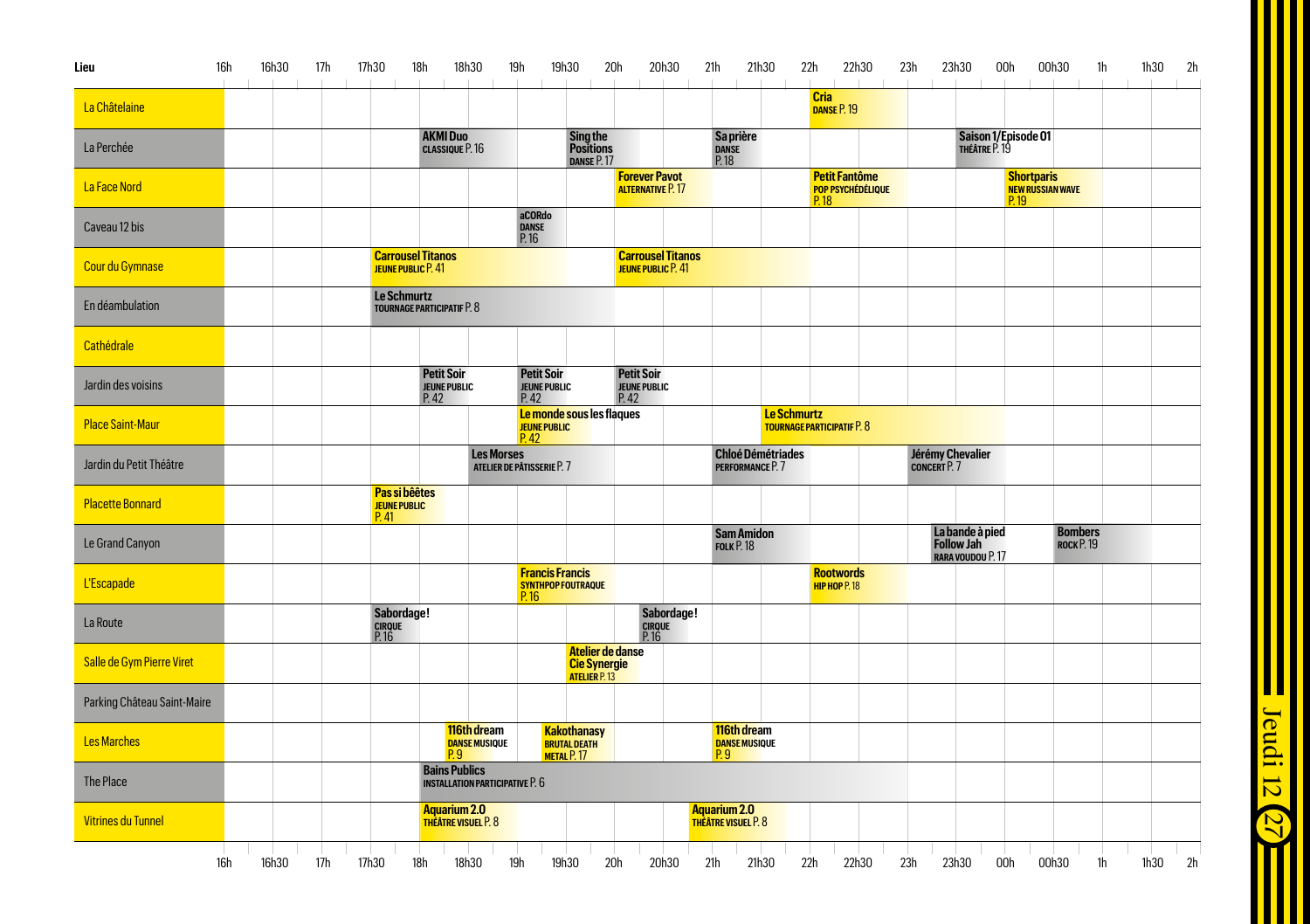| Lieu                        | <b>16h</b> | 16h30 | 17h | 17h30<br><b>COLL</b> | 18h                                                                            | 18h30                                  | 19h                                                              | 19h30                                                          | 20h                                              | 20h30                                                      | 21h                                                    | 21h30 | 22h                                                           | 22h30                             | 23h<br>$\mathbb{R}$<br>$\mathbb{R}$ | 23h30<br>and the first                | 00h<br>$\sim 10^{-1}$<br>The Control | 00h30                                | 1h<br>$\sim$                                       | 2h<br>1h30<br><b>Contract Contract</b> |  |
|-----------------------------|------------|-------|-----|----------------------|--------------------------------------------------------------------------------|----------------------------------------|------------------------------------------------------------------|----------------------------------------------------------------|--------------------------------------------------|------------------------------------------------------------|--------------------------------------------------------|-------|---------------------------------------------------------------|-----------------------------------|-------------------------------------|---------------------------------------|--------------------------------------|--------------------------------------|----------------------------------------------------|----------------------------------------|--|
| La Châtelaine               |            |       |     |                      |                                                                                |                                        |                                                                  |                                                                |                                                  |                                                            |                                                        |       |                                                               |                                   |                                     | <b>Cria</b><br>DANSE <sub>P.</sub> 33 |                                      |                                      |                                                    |                                        |  |
| La Perchée                  |            |       |     |                      |                                                                                |                                        |                                                                  |                                                                | <b>Sing the<br/>Positions</b><br>DANSE P. 31     |                                                            |                                                        |       | La Scortecata<br>THÉÂTRE P.31                                 |                                   |                                     |                                       |                                      |                                      |                                                    |                                        |  |
| La Face Nord                |            |       |     |                      |                                                                                |                                        |                                                                  |                                                                | <b>Peter Kernel</b>                              | & Their Wicked Orchestra<br><b>ACOUSTIC POP PUNK P. 21</b> |                                                        |       | <b>Madalitso</b><br>P.33                                      | <b>TRADITIONNELLE MALAWI</b>      |                                     |                                       | La Jungle                            | <b>KRAUTECHNOISE P. 32</b>           |                                                    |                                        |  |
| Caveau 12 bis               |            |       |     |                      |                                                                                |                                        |                                                                  |                                                                |                                                  |                                                            |                                                        |       |                                                               |                                   |                                     |                                       |                                      |                                      |                                                    |                                        |  |
| Cour du Gymnase             |            |       |     |                      | <b>Carrousel Titanos</b><br>JEUNE PUBLIC P. 41                                 |                                        |                                                                  |                                                                | <b>Carrousel Titanos</b><br>JEUNE PUBLIC P. 41   |                                                            |                                                        |       |                                                               |                                   |                                     |                                       |                                      |                                      |                                                    |                                        |  |
| En déambulation             |            |       |     |                      | Le Schmurtz                                                                    | <b>TOURNAGE PARTICIPATIF P. 8</b>      |                                                                  |                                                                |                                                  |                                                            |                                                        |       |                                                               |                                   |                                     |                                       |                                      |                                      |                                                    |                                        |  |
| Cathédrale                  |            |       |     |                      |                                                                                |                                        |                                                                  |                                                                |                                                  |                                                            | <b>Jean-Christophe</b><br><b>Geiser</b><br>ORGUE P. 31 |       |                                                               |                                   |                                     |                                       |                                      |                                      |                                                    |                                        |  |
| Jardin des voisins          |            |       |     |                      | Traversée Musicale Traversée Musicale Traversée Musicale<br>JEUNE PUBLIC P. 42 |                                        | JEUNE PUBLIC P. 42                                               |                                                                | JEUNE PUBLIC P. 42                               |                                                            |                                                        |       |                                                               |                                   |                                     |                                       |                                      |                                      |                                                    |                                        |  |
| <b>Place Saint-Maur</b>     |            |       |     |                      |                                                                                |                                        | Le monde sous<br><b>les flaques</b><br><b>JEUNE PUBLIC P. 42</b> |                                                                | Ce qui m'est dû<br><b>THÉÂTRE-DANSE</b><br>P. 21 |                                                            |                                                        |       | Le Schmurtz                                                   | <b>TOURNAGE PARTICIPATIF P. 8</b> |                                     |                                       |                                      |                                      |                                                    |                                        |  |
| Jardin du Petit Théâtre     |            |       |     |                      |                                                                                |                                        | <b>Louis Schild</b><br><b>CONCERT P. 7</b>                       |                                                                |                                                  |                                                            | Helen W.<br>THÉÂTRE P. 7                               |       |                                                               |                                   | AY AY AY<br>PERFORMANCE P. 7        |                                       |                                      |                                      | La bande à pied<br>Follow Jah<br>RARA VOUDOU P. 17 |                                        |  |
| <b>Placette Bonnard</b>     |            |       |     | P.41                 | Pas si bêêtes<br><b>JEUNE PUBLIC</b>                                           |                                        |                                                                  |                                                                |                                                  |                                                            |                                                        |       |                                                               |                                   |                                     |                                       |                                      |                                      |                                                    |                                        |  |
| Le Grand Canyon             |            |       |     |                      |                                                                                |                                        |                                                                  |                                                                |                                                  |                                                            | L'Orage<br><b>COSMIC GROOVE</b><br>P.31                |       |                                                               |                                   | <b>Chassol</b><br>BIG SUN P. 33     |                                       |                                      | <b>Nadia Rose</b><br><b>RAP P.32</b> |                                                    |                                        |  |
| <b>L'Escapade</b>           |            |       |     |                      |                                                                                |                                        | <b>Fabe Gryphin</b>                                              | <b>FOLKTRONICA P. 21</b>                                       |                                                  |                                                            |                                                        |       | <b>Vouipe</b><br><b>ELECTRO</b><br><b>EXPERIMENTALE P. 33</b> |                                   |                                     |                                       |                                      |                                      |                                                    |                                        |  |
| La Route                    |            |       |     |                      | Sabordage!<br>CIRQUE<br>P. 20                                                  |                                        |                                                                  |                                                                |                                                  | Sabordage!<br>CIRQUE<br>P. 20                              |                                                        |       |                                                               |                                   |                                     |                                       |                                      |                                      |                                                    |                                        |  |
| Salle de Gym Pierre Viret   |            |       |     |                      |                                                                                |                                        |                                                                  |                                                                |                                                  |                                                            |                                                        |       |                                                               |                                   |                                     |                                       |                                      |                                      |                                                    |                                        |  |
| Parking Château Saint-Maire |            |       |     |                      |                                                                                |                                        |                                                                  |                                                                |                                                  |                                                            |                                                        |       |                                                               |                                   |                                     | <b>Mobile Feu</b><br>P. 20            | <b>BALLET INFLAMMABLE</b>            | P. 20                                | <b>Mobile Feu</b><br><b>BALLET INFLAMMABLE</b>     |                                        |  |
| <b>Les Marches</b>          |            |       |     |                      |                                                                                |                                        |                                                                  | <b>George Dandin ou le<br/>mari confondu<br/>THÉÂTRE P. 21</b> |                                                  |                                                            |                                                        |       |                                                               |                                   |                                     |                                       |                                      |                                      |                                                    |                                        |  |
| The Place                   |            |       |     |                      | <b>Bains Publics</b>                                                           | <b>INSTALLATION PARTICIPATIVE P. 6</b> |                                                                  |                                                                |                                                  |                                                            |                                                        |       |                                                               |                                   |                                     |                                       |                                      |                                      |                                                    |                                        |  |
| <b>Vitrines du Tunnel</b>   |            |       |     |                      |                                                                                |                                        |                                                                  | Aguarium 2.0<br><b>THÉÂTRE VISUEL P. 8</b>                     |                                                  |                                                            |                                                        |       | Aquarium 2.0<br><b>THÉÂTRE VISUEL P. 8</b>                    |                                   |                                     |                                       |                                      |                                      |                                                    |                                        |  |

**28** Vendredi 13 **Communisment Communisment**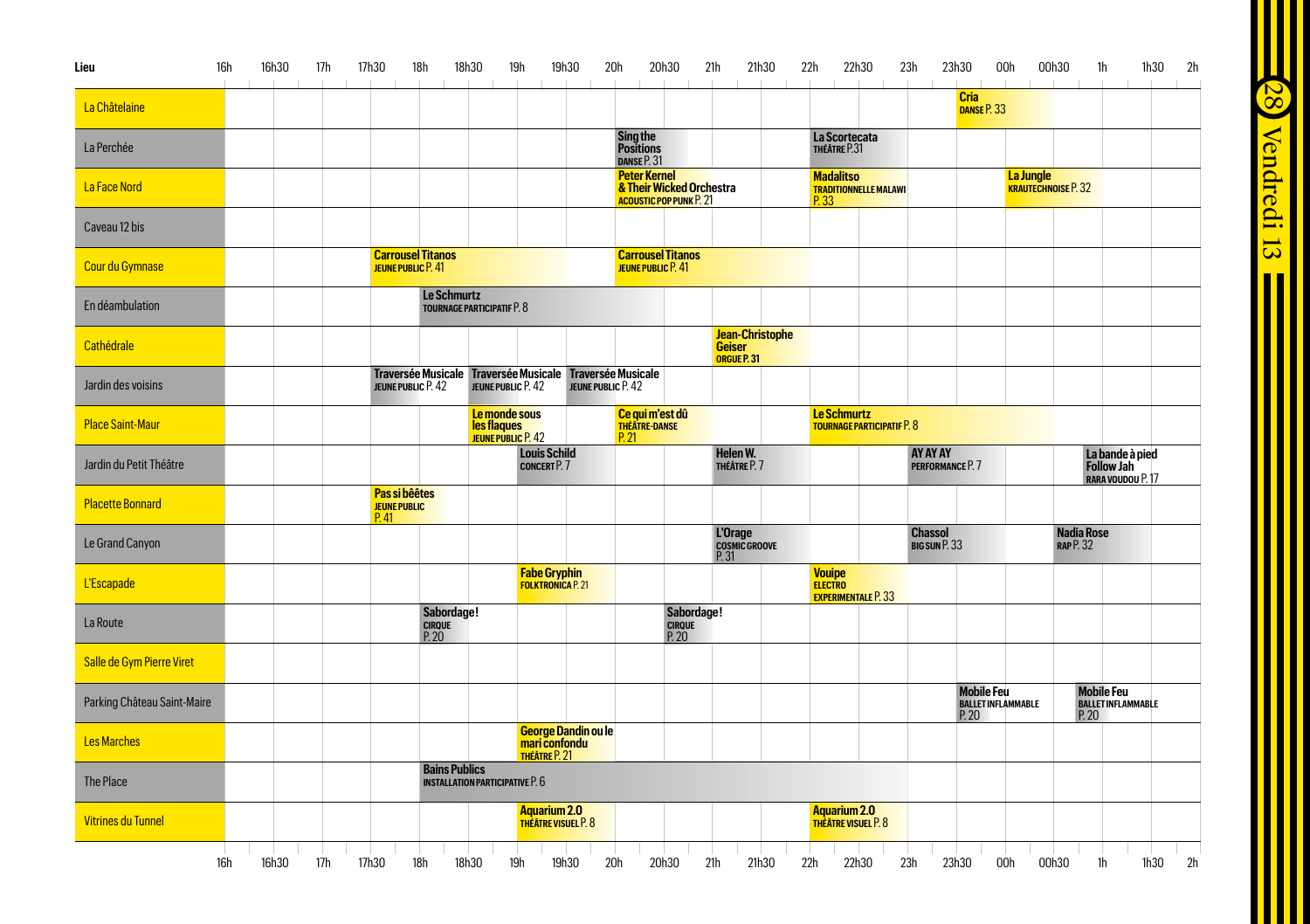| Lieu                        | <b>16h</b> | 16h30 | 17h                                              | 17h30                             | 18h                                                            | 18h30                                         | 19h                                                            | 20h<br>19h30                                    |                                                                 | 20h30                       | 21h                                | 21h30                                                        | 22h                                 | 22h30                                          |      | 23h                                            | 23h30                                                     | 00h | 00h30                                       |                | 1 <sub>h</sub>                                 | 1h30 | 2h |
|-----------------------------|------------|-------|--------------------------------------------------|-----------------------------------|----------------------------------------------------------------|-----------------------------------------------|----------------------------------------------------------------|-------------------------------------------------|-----------------------------------------------------------------|-----------------------------|------------------------------------|--------------------------------------------------------------|-------------------------------------|------------------------------------------------|------|------------------------------------------------|-----------------------------------------------------------|-----|---------------------------------------------|----------------|------------------------------------------------|------|----|
| La Châtelaine               |            |       |                                                  |                                   |                                                                |                                               |                                                                |                                                 |                                                                 |                             |                                    |                                                              |                                     |                                                |      |                                                | <b>Cria</b><br>DANSE P. 38                                |     |                                             |                |                                                |      |    |
| La Perchée                  |            |       |                                                  |                                   |                                                                |                                               |                                                                |                                                 |                                                                 | Sa Prière<br>DANSE<br>P. 34 |                                    |                                                              | <b>THÉÂTRE</b><br>P.36              | La Scortecata                                  |      |                                                |                                                           |     |                                             |                |                                                |      |    |
| La Face Nord                |            |       |                                                  |                                   |                                                                |                                               |                                                                |                                                 | <b>Schnellertollermeier</b><br><b>EXPERIMENTAL ROCK</b><br>P.34 |                             |                                    |                                                              |                                     | <b>Blind Butcher</b><br><b>KRAUTWAVE P. 35</b> |      |                                                |                                                           |     | <b>Parquet</b><br><b>TRANSE MUSIC P. 36</b> |                |                                                |      |    |
| Caveau 12 bis               |            |       |                                                  |                                   |                                                                |                                               |                                                                |                                                 |                                                                 |                             | P.38                               | aCORdo<br><b>DANSE</b>                                       |                                     |                                                |      |                                                |                                                           |     |                                             |                |                                                |      |    |
| <b>Cour du Gymnase</b>      |            |       |                                                  |                                   | <b>Carrousel Titanos</b><br>JEUNE PUBLIC P. 41                 |                                               |                                                                |                                                 | <b>Carrousel Titanos</b><br>JEUNE PUBLIC P. 41                  |                             |                                    |                                                              |                                     |                                                |      |                                                |                                                           |     |                                             |                |                                                |      |    |
| En déambulation             |            |       | <b>Le Schmurtz</b>                               | <b>TOURNAGE PARTICIPATIF P. 8</b> |                                                                |                                               |                                                                |                                                 |                                                                 |                             |                                    |                                                              |                                     |                                                |      |                                                |                                                           |     |                                             |                |                                                |      |    |
| Cathédrale                  |            |       |                                                  |                                   |                                                                |                                               |                                                                |                                                 |                                                                 |                             |                                    |                                                              |                                     |                                                |      |                                                |                                                           |     |                                             |                |                                                |      |    |
| Jardin des voisins          |            |       | <b>Petit Soir</b><br><b>JEUNE PUBLIC</b><br>P.42 |                                   | <b>Petit Soir</b><br><b>JEUNE PUBLIC</b><br>P.42               |                                               | <b>Petit Soir</b><br><b>JEUNE PUBLIC</b><br>P.42               |                                                 |                                                                 |                             |                                    |                                                              |                                     |                                                |      |                                                |                                                           |     |                                             |                |                                                |      |    |
| <b>Place Saint-Maur</b>     |            |       |                                                  | les flaques                       | Le monde sous<br><b>JEUNE PUBLIC P. 42</b>                     |                                               |                                                                | Ce qui m'est dû<br><b>THÉÂTRE-DANSE</b><br>P.34 |                                                                 |                             |                                    | <b>Le Schmurtz</b>                                           | <b>TOURNAGE PARTICIPATIF P. 8</b>   |                                                |      |                                                |                                                           |     |                                             |                |                                                |      |    |
| Jardin du Petit Théâtre     |            |       | Pas si bêêtes<br><b>JEUNE PUBLIC</b><br>P.41     |                                   |                                                                | Pas si bêêtes<br><b>JEUNE PUBLIC</b><br>P. 41 |                                                                | <b>Hiss</b>                                     | <b>LAURENT GÜDEL ET</b><br>ALADIN BORIOLI P. 7                  |                             |                                    | <b>Nicholas</b><br><b>Stücklin</b><br><b>CONFÉRENCE P. 7</b> |                                     |                                                |      |                                                | La bande à pied<br><b>Follow Jah</b><br>RARA VOUDOU P. 35 |     |                                             |                |                                                |      |    |
| <b>Placette Bonnard</b>     |            |       |                                                  |                                   | <b>Fabrizio Chiovetta</b><br><b>CLASSIQUE P.38</b>             |                                               |                                                                |                                                 |                                                                 |                             |                                    |                                                              |                                     |                                                |      |                                                |                                                           |     |                                             |                |                                                |      |    |
| Le Grand Canyon             |            |       |                                                  |                                   |                                                                |                                               |                                                                |                                                 |                                                                 |                             | Le Roi Angus<br>Pop PSYCHÉ<br>P.35 |                                                              |                                     |                                                |      | <b>XTRM Tour</b><br><b>RAP P.36</b>            |                                                           |     |                                             | <b>Ata Kak</b> | <b>ELECTRONIC RAP P. 37</b>                    |      |    |
| <b>L'Escapade</b>           |            |       |                                                  |                                   |                                                                |                                               | <b>Melissa Kassab</b><br><b>BEACH FOLK</b><br>P.35             |                                                 |                                                                 |                             |                                    |                                                              | <b>L'Eclair</b><br><b>EXOGROOVE</b> | <b>POST-INTERNET P.36</b>                      |      |                                                |                                                           |     |                                             |                |                                                |      |    |
| La Route                    |            |       |                                                  |                                   |                                                                |                                               |                                                                |                                                 |                                                                 |                             |                                    |                                                              |                                     |                                                |      |                                                |                                                           |     |                                             |                |                                                |      |    |
| Salle de Gym Pierre Viret   |            |       |                                                  |                                   | Atelier de danse<br><b>Cie Alice Ripoll<br/>ATELIER P. 38</b>  |                                               |                                                                |                                                 |                                                                 |                             |                                    |                                                              |                                     |                                                |      |                                                |                                                           |     |                                             |                |                                                |      |    |
| Parking Château Saint-Maire |            |       |                                                  |                                   |                                                                |                                               |                                                                |                                                 |                                                                 |                             |                                    |                                                              |                                     |                                                | P.20 | <b>Mobile Feu</b><br><b>BALLET INFLAMMABLE</b> |                                                           |     |                                             | P.20           | <b>Mobile Feu</b><br><b>BALLET INFLAMMABLE</b> |      |    |
| <b>Les Marches</b>          |            |       |                                                  |                                   |                                                                |                                               | <b>George Dandin ou<br/>le mari confondu<br/>THÉÂTRE P. 34</b> | <b>Andromaque</b><br><b>THÉÂTRE</b><br>P.34     |                                                                 |                             |                                    |                                                              |                                     |                                                |      |                                                |                                                           |     |                                             |                |                                                |      |    |
| The Place                   |            |       |                                                  |                                   | <b>Bains Publics</b><br><b>INSTALLATION PARTICIPATIVE P. 6</b> |                                               |                                                                |                                                 |                                                                 |                             |                                    |                                                              |                                     |                                                |      |                                                |                                                           |     |                                             |                |                                                |      |    |
| <b>Vitrines du Tunnel</b>   |            |       |                                                  |                                   | Aquarium 2.0<br><b>THÉÂTRE VISUEL P. 8</b>                     |                                               |                                                                |                                                 |                                                                 |                             |                                    | <b>Aquarium 2.0</b><br>THÉÂTRE VISUEL P. 8                   |                                     |                                                |      |                                                |                                                           |     |                                             |                |                                                |      |    |